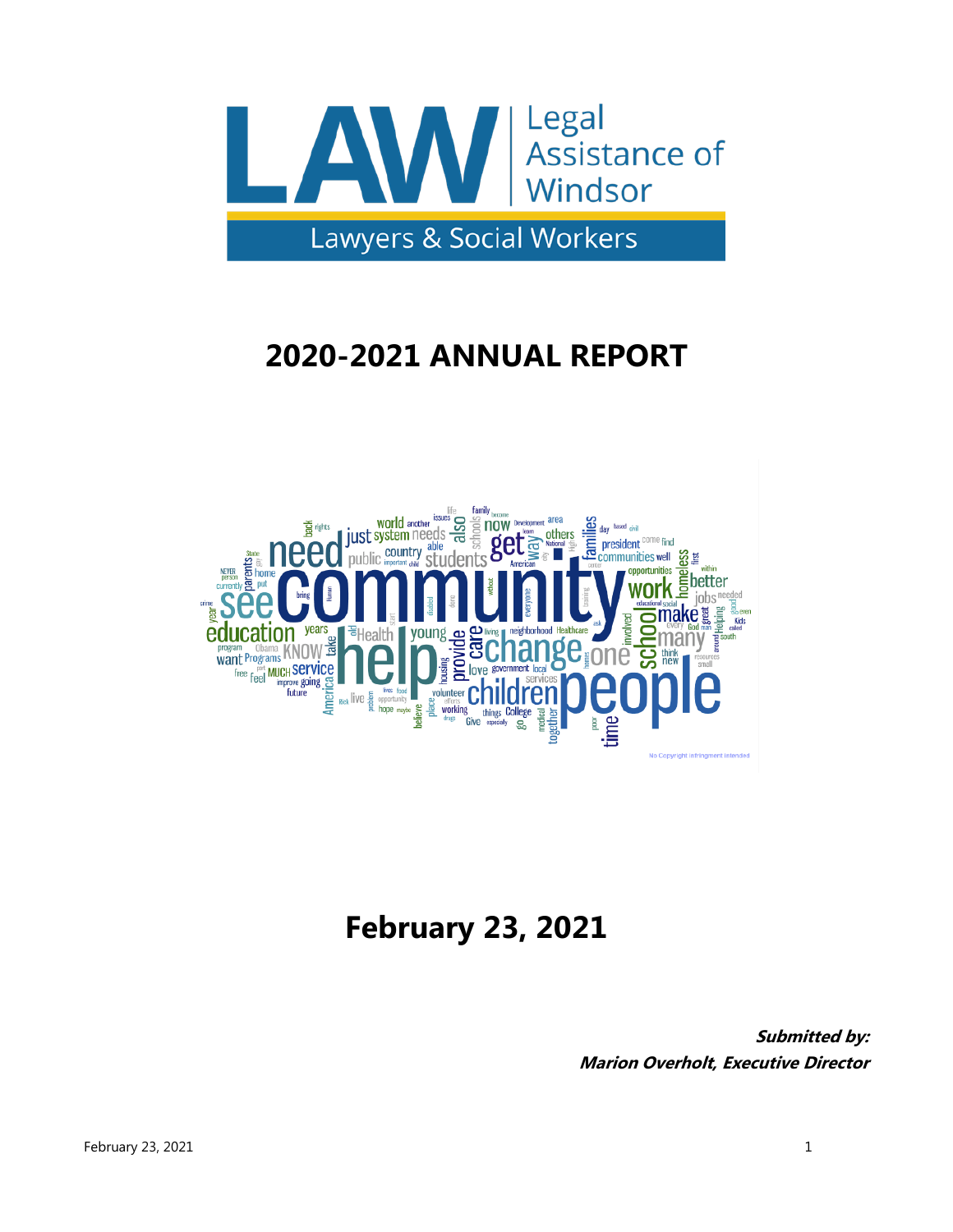## **Marion Overholt Executive Director**

COVID changed our practices and our personal lives and we know it will continue to have long term impacts on our clients for years to come, not only from a health perspective, but as well in housing, income support and employment issues



The challenge for our clinic was to rapidly convert our in-person clinic community services and clinical teaching program to remote services. We adapted, we innovated and paused some services and opened new ones. We created a CERB response team and brought Sarah Voegeli on board to help clients navigate the confusing and contradictory landscape of CERB benefits and CRA review. Thanks to United Way funding we were able to supply phones and data to clients who needed them to participate in their court and tribunal proceedings. We expanded our migrant worker program, offering programs for men and women to help sustain them thorough the unique challenges that they faced in their precarious housing and employment circumstances. New funding from a Federal Government grant will help us sustain that initiative. Rapid changes in our advocacy work in housing and social assistance present considerable challenges to ensure that our clients have not only access to, but meaningful adjudicative processes to determine their rights and obligations. We joined the inter-clinic initiative and offer services to survivors of sexual harassment in the workplace. Our systemic advocacy work continues as we reach out to government and Tribunal Ontario to address the move to Digital First Advocacy. We will continue our work with the Southwest Detention Center to help formerly incarcerated people access support services.

We participated in the hearings on the Legal Aid Services Act, and are working with the ACLCO to negotiate new memorandums of understanding with LAO. Now more than ever, stable funding will be critical to allow us to build and reinforce our services to the community. COVID has highlighted the crisis in affordable housing and we are hopeful the spring will produce opportunities for City Council to act by building a family shelter and implementing residential landlord licensing.

Marion is continuing her second term of service on the Advisory Board to the Legal Aid Ontario Board of Directors. We remain active in the 672 Committee and the Human Services Justice Coordinating Committee.

In 2020 we welcomed David Cote, Esther Oniyo and Suabayreen Mustafa. David is our new immigration lawyer, replacing Johanna Dennie who is now working for the Refugee Office in Hamilton. Johanna worked for LAW for 5 years and helped us build up our immigration practice and serve our vulnerable immigration clientele. David brings 15 year of experience of working in immigration law both in Canada and in South Africa and we are delighted to have him join our team. Esther is a new support staff helping with our client services and her kind and helpful disposition is so needed in these times. Suabayreen is our new Human Trafficking Project Coordinator, and we appreciate her willingness to jump in and learn the practice. She is filling in for Robyn Hodge's maternity leave. Laura Pratt will be retiring at the end of February and we are pleased to welcome Michelle Pilutti into that role. Laura's dedication, innovation and steadfast work greatly enhanced LAW's ability to expand and stabilize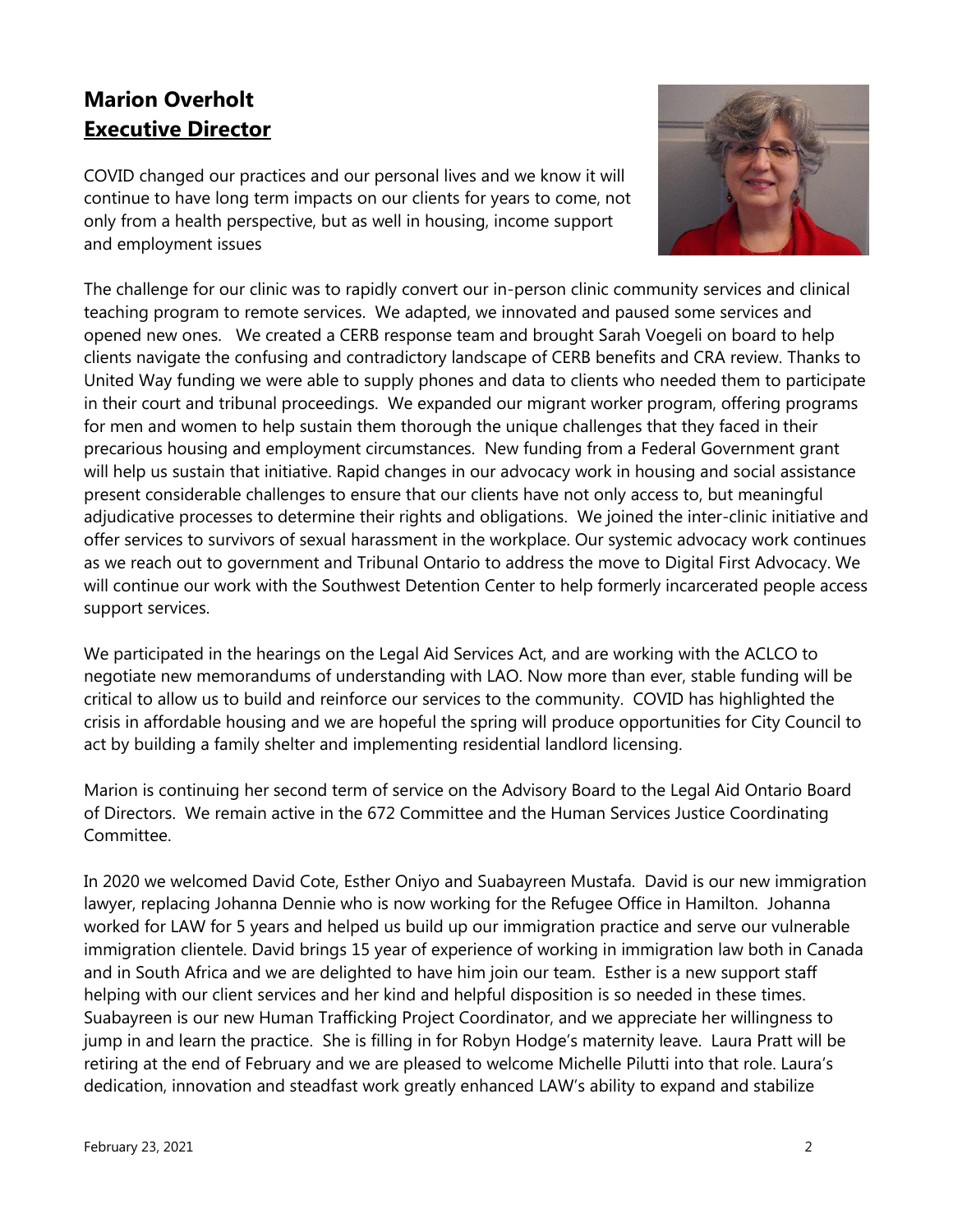services. Michelle brings a wealth of experience in her work with the law school and as a long term board member of LAW and we look forward to working with her.

Hugo Vega is stepping down from his role as Board Chair. We are so indebted to Hugo for his unshakable dedication to LAW. He has led the Board through uncertain financial times. He has also been a tremendous advocate for LAW in the community and sought opportunities to expand the reach and involvement of the Clinic into a myriad of issues.

Dean Chris Waters will be stepping down at the end of March 2021. Throughout his term Chris has championed the Clinics within the law school, the University and world of LAO. His support has been unwavering and we are immensely grateful for his commitment to our work. We have been unexceptionally fortunate to have a Dean who understands the importance of experiential learning and community service to marginalized peoples.

I realize in writing this that I have used challenge too many times. But it was a challenging year. I am so indebted to the staff, students and Board for facing these challenges head on and persevering, united in their commitment to work with and for our clients so that one day they can do more than survive, but rather thrive in our community.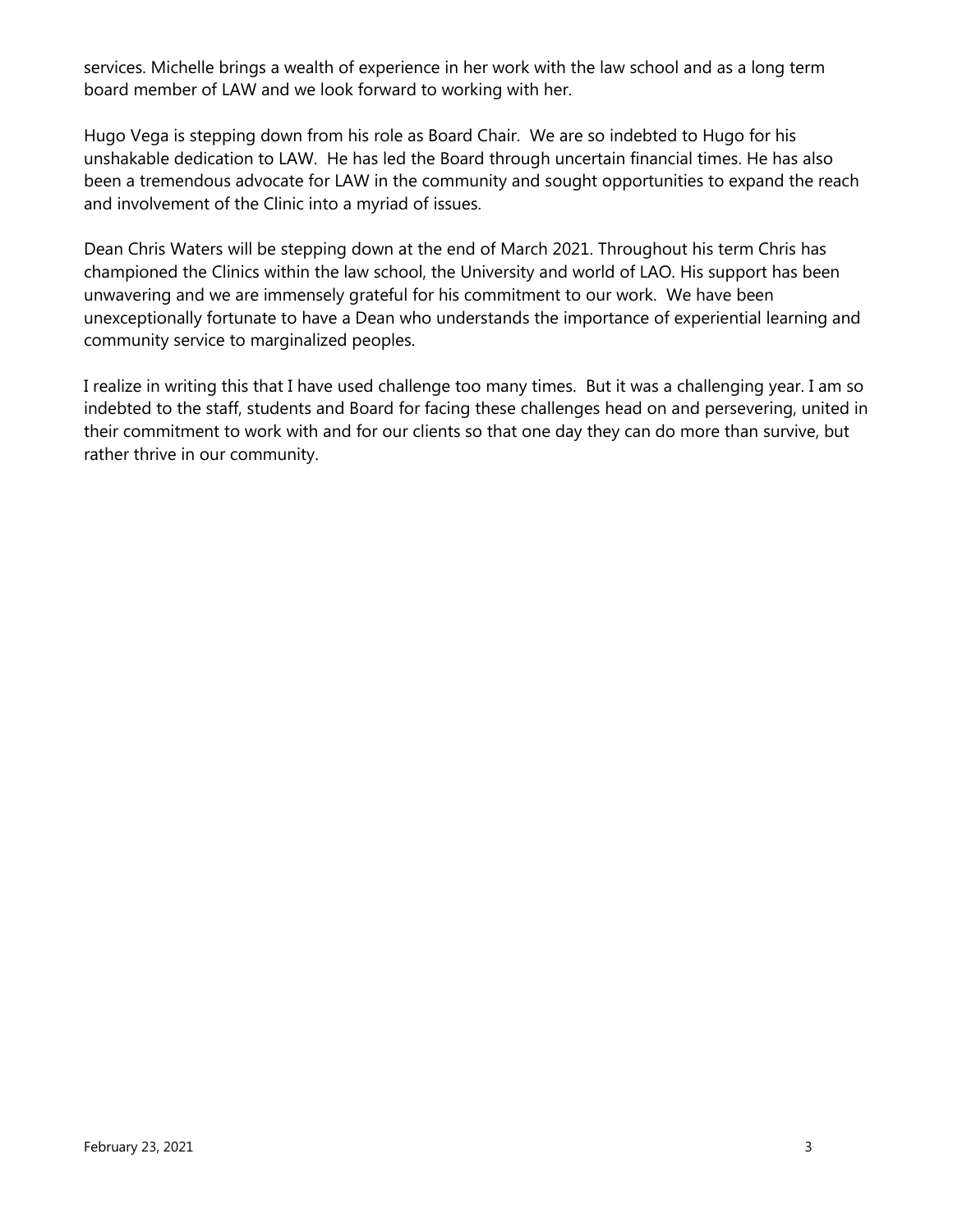#### **2020-2021**

#### LAW STAFF

| <b>Executive Director</b>              |
|----------------------------------------|
| Co-ordinator of Social Work Programs   |
| Staff Lawyer                           |
| Staff Lawyer                           |
| <b>Staff Lawyer</b>                    |
| <b>Staff Social Worker</b>             |
| Human Trafficking Project Co-ordinator |
| <b>Youth In Transition Worker</b>      |
| Yannin Ramirez                         |
| <b>Kelly Stack</b>                     |
| Claudia Membreno                       |
| Amanda Morales                         |
| Indigenous Justice Co-ordinator        |
| Service Co-ordinator                   |
| Intake worker                          |
| <b>Support Staff</b>                   |
| <b>Support Staff</b>                   |
| <b>Articling Student</b>               |

**Marion Overholt** Shelley Gilbert Johanna Dennie/David Cote Anna Colombo Laura Stairs Jennifer Cline Robyn Hodge/Suabayreen Mahfuza Gillian Golden Housing Support Worker (HT) County Outreach Worker (HT) Outreach Worker-Migrant Worker Program Outreach Worker-Migrant Worker Program Sharon George Laura Pratt Sarah Whalen Kelly Demers Esther Oniyo Kristen Jeavons

#### LAW BOARD

President Hugo Vega Treasurer **Dan Stronks** 

Vice President **Dean Chris Waters** Secretary Marion Overholt (Ex officio)

#### LAW DIRECTORS

Marion Fantetti **Adrian Guta** Emilia Coto

Rielly McLaren **Hughie Carpenter** Michelle Pilutti Naomi Williams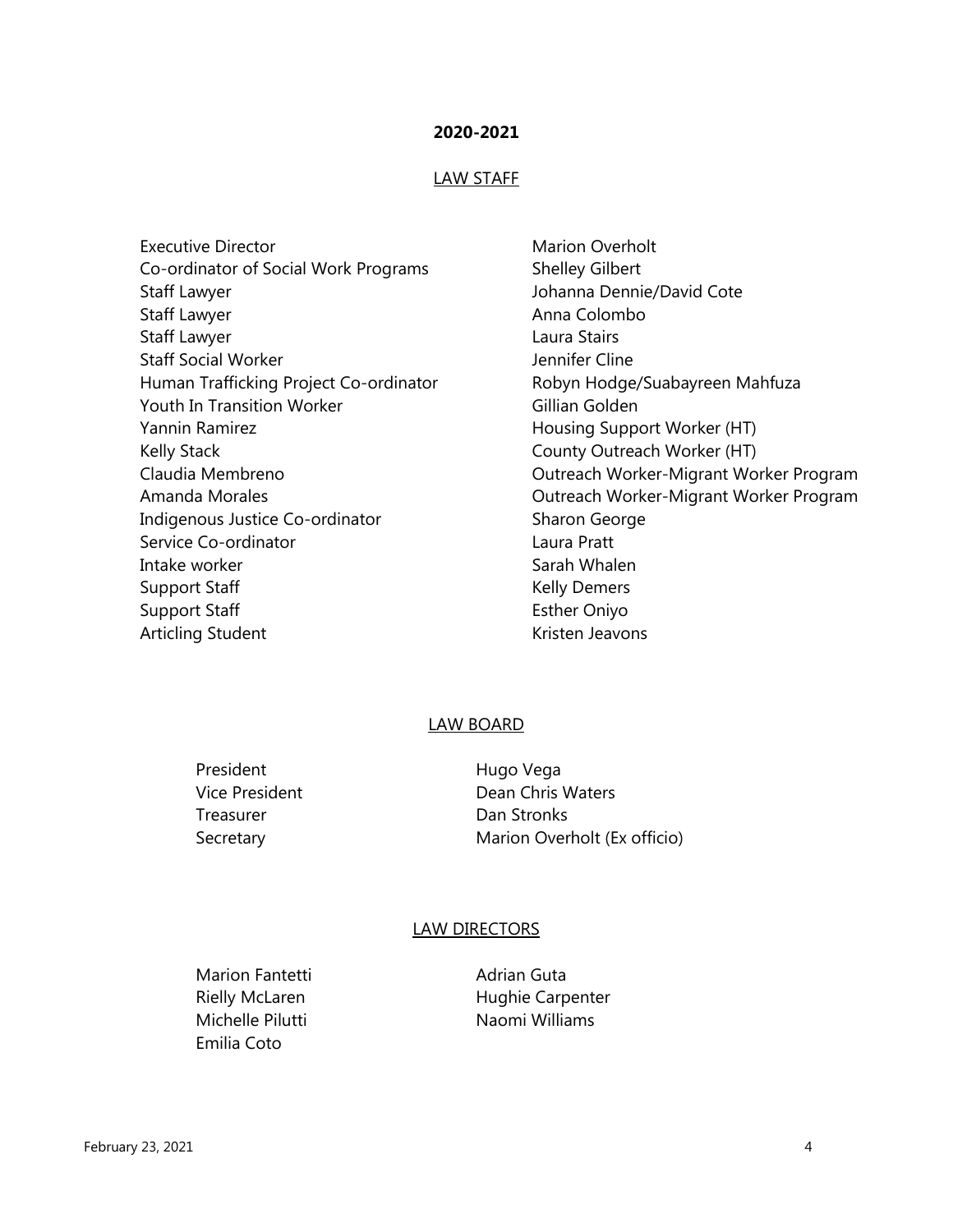## **Shelley Gilbert Coordinator of Social Work Services**



#### **SUMMARY**

I provide direct advocacy and support to individuals experiencing trauma or have barriers preventing access to services or entitlements in the community. Advocacy, system navigation and psychosocial supports are dependent on the individual's strengths and needs.

I am also responsible for supporting and supervising staff and students in various programs including WEFIGHT (anti-human trafficking program), Migrant Worker and Migrant Worker Women Community Kitchen & Gender Based Violence Groups, the Sexual Harassment in the Work Place Program and the staff social worker.

I am one of 3 co-chairs of the Violence Against Women Coordinating Committee (VAWCC) advocating for collaborative and seamless service delivery and policy protections for women experiencing violence in Windsor/Essex. I sit on various ad hoc/working groups to advise and support housing initiatives and housing program policy as required.

#### **WEFIGHT**

WEFIGHT supports internationally and domestically trafficked people experiencing various types of abuse/exploitation including sex trafficking, labour trafficking and marriage trafficking. I provide direct supports to survivors and consider systemic implications resulting from system and legal barriers to protection and prevention of trafficking. I partner with provincial and national partners, including cochairing the Canadian Council for Refugees Anti-Trafficking Committee (CCR ATC), to advocate for systemic change and/or policy and legislative reforms to address these issues. In 2020, the CCR ATC hosted a media conference for members of the press and public to raise awareness of the lack of temporary protections for trafficked people and to call on government to adopt specific recommendations to remedy this lack of protection. In addition, we met with policy makers at IRCC to discuss barriers and gaps in program and policy contributing to the vulnerabilities and exploitation of labour trafficking survivors.

All staff of WEFIGHT provide public education and service provider training, including at the police college and with partners across the province.

#### Migrant Worker Groups

The experiences of exploited migrant workers, in relation to recruiter fraud, work place conditions and abuse, inadequate and unsafe housing as well as the prevalence of work place sexual violence toward migrant women, contributed to an expansion of LAW services to migrant workers through a United Way Windsor Essex Federal Emergency Response grant. Two groups were developed with migrant workers through which people with work authorization and undocumented workers are able to discuss issues and needs, get information about resources and establish community. These workers provided valuable input for the brief I completed to the federal government regarding federal housing standards for migrant workers.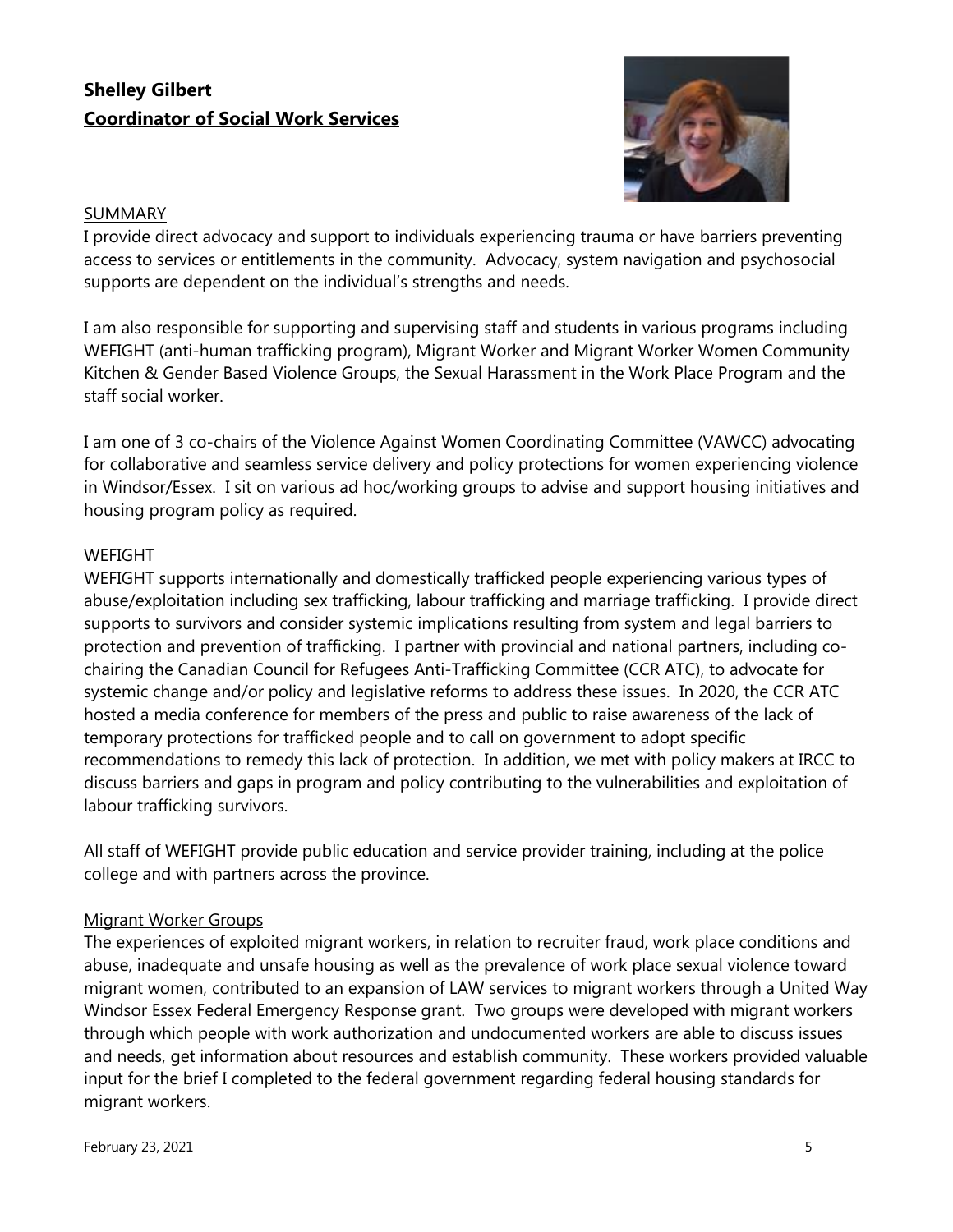The community kitchen group provides a safe space for women to come together, share their cooking expertise and discuss gender based violence and resources. Women are able to share their experiences, but also their capacity for healing from violence in a safe way. They also learn about what constitutes sexual violence in Canada and resources in our community.

Although both groups are working through Zoom meetings due to COVID-19, we look forward to inperson meetings when safe to do so. As a member of the Canadian Council for Refugees Migrant Worker Committee, we intend to support these local workers to connect with, and advocate for, systemic change with other migrant workers across the province and country.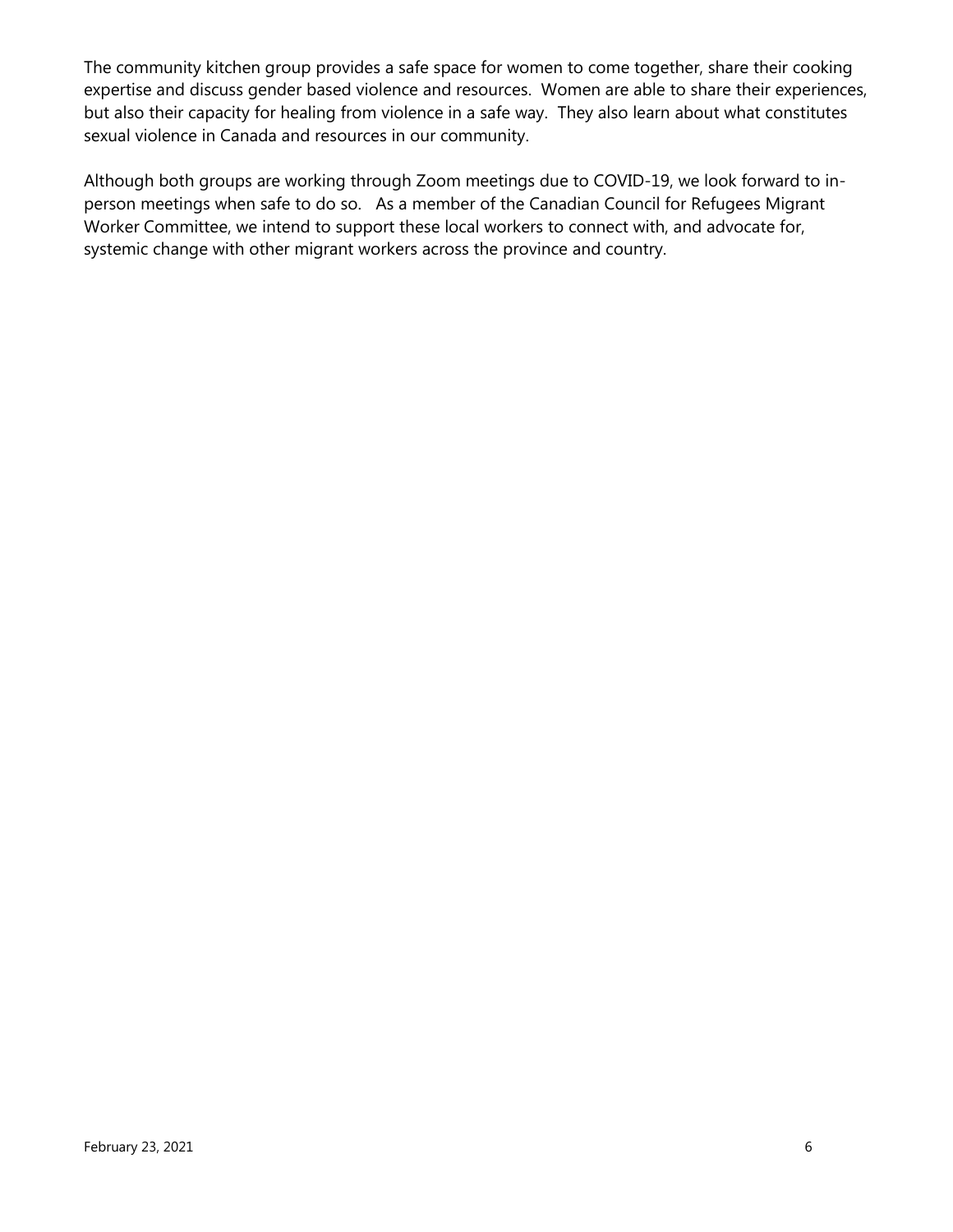## **Suabayreen Mahfuza, MSW, RSW Anti-Human Trafficking Project Coordinator**

The past year has been unusually challenging for us, our clients and the whole community in general. Despite the unforeseeable challenges, WEFiGHT and the team have continued to best support those at risk and the survivors of human trafficking in our community. Our service structure and work dynamic have efficiently adopted the current COVID health protocols to ensure the safety and well-being of our clients and the staff members. There has been an upsurge in intake and referral volume. Similarly, the demand for basic need assistance among our clients has increased due to the pandemic and its effect on their economic and social life. To cope with changing needs, we have established potential inter and intradisciplinary collaboration. With the help of our existing community partners, we have continued to support our clientele with available resources. Essentially, client interaction and service delivery have been executed following the proper health codes.

We have proliferated our alliance with community partners and provided outreach to their clients who may be vulnerable or at risk of being trafficked. We have worked diligently to foster relationships with over 25 partner agencies. Through the electronic and virtual medium, we continued to meet with the WEFiGHT steering committee on a monthly basis. With the focus of identifying new trends within the community and building partnerships, we continued to best support those at risk and survivors of human trafficking in current times. A key emphasis over the past few months has been to revise and develop protocols with all agencies that attend the steering committee. Protocols are essential to ensure strong partnerships to best support survivors of trafficking and to build the capacity of our community to support human trafficking survivors.

We embraced a teamwork spirit and worked side by side. The hard work of our staff members, students and other community partners together made it possible to embrace the new normal and keep serving our clients efficiently during this unprecedented time of crisis.

#### Outreach & Advocacy

Using various electronic mediums such as Zoom, Google Teams and other virtual platforms, we continued with our commitment to providing outreach, advocacy and education services throughout the year. We strive to build the capacity of our service partners and the wider community to help identify and support those at risk of human trafficking.

#### Essential Partnerships

We want to acknowledge the essential partnership with Victim Services of Windsor and Essex Country. The WVAP program has provided instrumental supports to survivors of human trafficking. Some of the supports include funds for basic needs, cell phones, residential treatment and funds for private counselling.

#### Funding Updates

The Ministry of Community and Social Services Anti-Human Trafficking Provincial Office provided funding for the past 3 years (2017-2020). MCSS continues funding for the WEFiGHT program for 2020- 2024.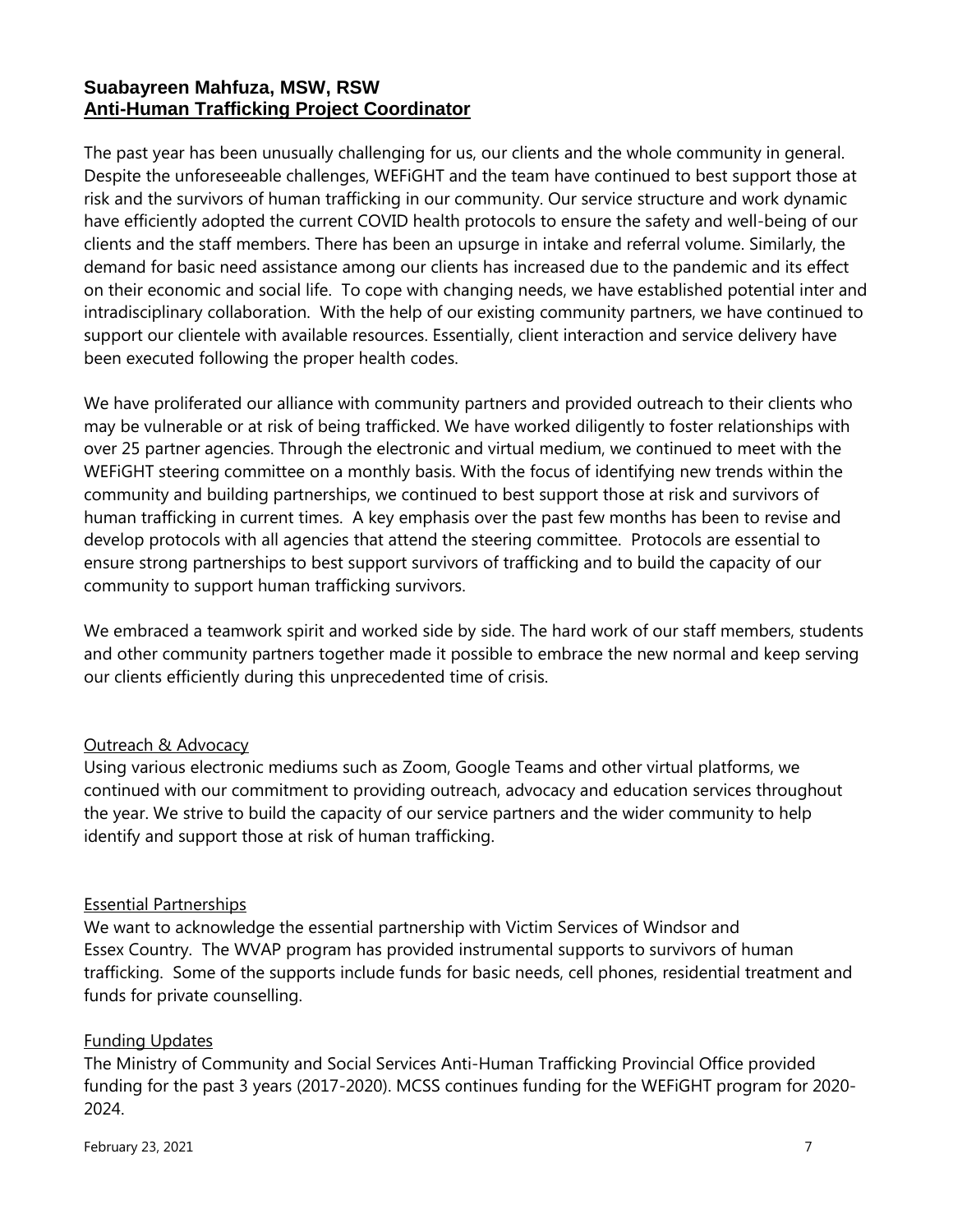#### **Gillian Golden Youth In Transition Worker**

#### Summary



The Youth in Transition worker – Anti-Human Trafficking position was created in May 2017. My work is committed to providing direct service to survivors of human trafficking youth aged 13-24 years old, within Windsor and Essex County. I focus on the unique needs of each client, with emphasis on identifying risk factors, building community supports, assessing safety concerns, and advocating on behalf of clients. I currently have more than 25 active clients who are receiving intensive case management supports and in just under four years I have provided direct service to more than 80 new clients of LAW/WEFiGHT.

#### Outreach/Public Education

This past year we entered a virtual world due to COVID-19 restrictions - outreach and public education has changed. I have adapted most presentations to be able to present virtually to continue reaching service providers and youth in Windsor/Essex. I continue to conduct extensive outreach to youth in the community. In just under four years I have been able to provide outreach and education to over 600 youth. Presentations for community partners and youth serving agencies provides training as to the elements of human trafficking, indicates their potential role, how partners address human trafficking in our community and best practices when working with victims. I focus on collaborative intervention strategies and protocol development to ensure a seamless referral process.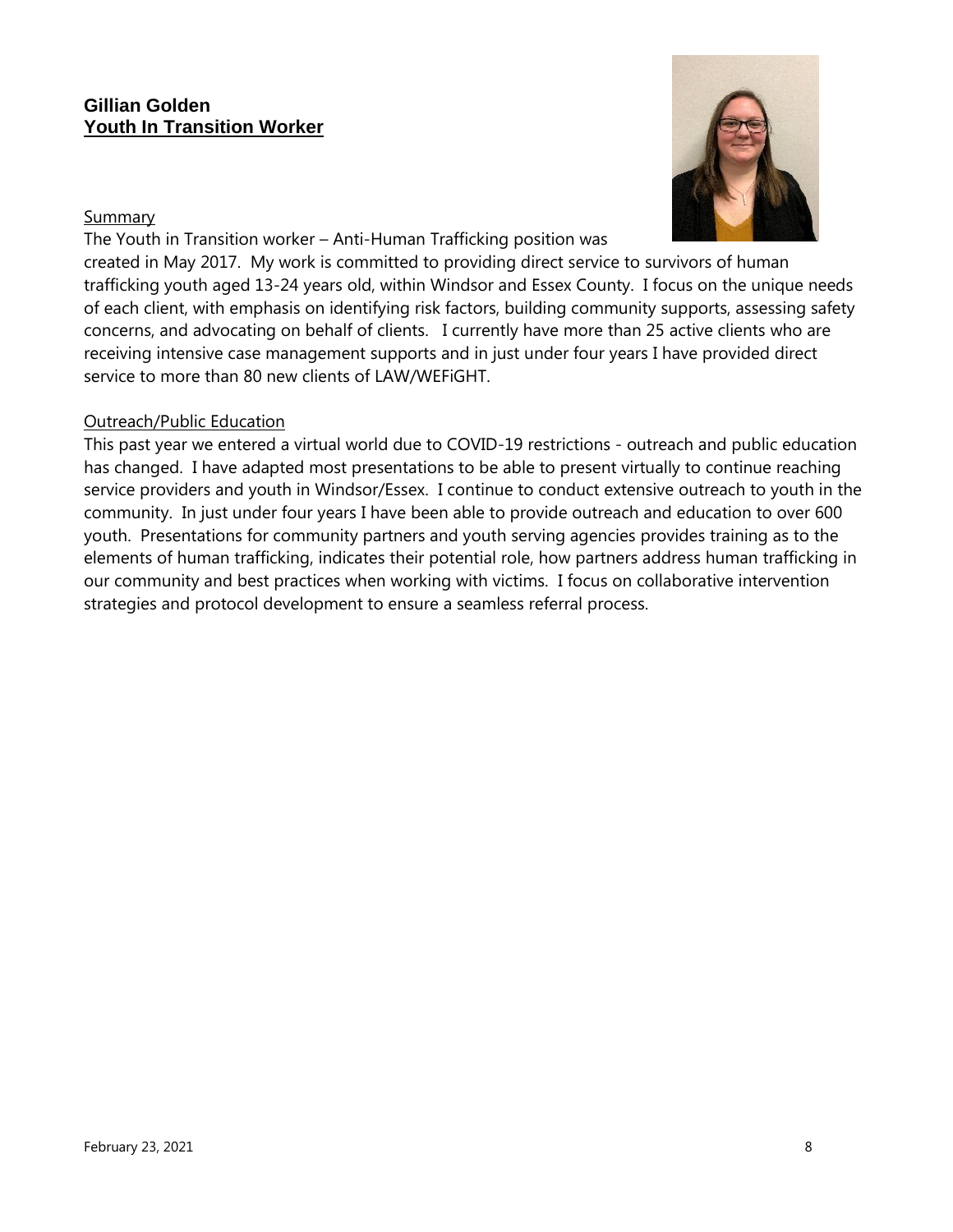## **Yannin Ramirez Housing Support Worker**

### Summary

The Housing Support Worker position was created in late 2019 through funding from the Provincial Anti-Trafficking Coordination Office (PATCO).

The Housing Support Worker's main roles include assisting trafficked people to obtain and maintain housing, providing housing supports based on the needs of survivors and assessing clients strengths/needs in order to advocate for adequate and

affordable housing. Obtaining and maintaining housing can be extremely difficult for some of our survivors after experiencing severe trauma. To support them in re-stabilizing, I advocate for a client's housing rights, negotiate the tenancy of units and provide life skill training in order to successfully assist survivors to maintain housing and regain independence.

In my role, it is crucial to build connections with landlords and stay connected with clients to ensure a good relationship between the two is established and maintained. To do this, I make it a point to have more frequent phone visits with those who may need more support and help them to navigate their new role as tenants. It is crucial to work collaboratively with the LAW/WEFiGHT team in the development and implementation of appropriate support plans for clients in order to help them define their goals and develop personal plans toward these goals.

It is also important to encourage the development of life skills for independent living and assist survivors to access resources needed to increase their quality of life. By offering housing support on an ongoing basis, we can assist our clients to be successful in their tenancy and support them to continue their process in healing from trauma.

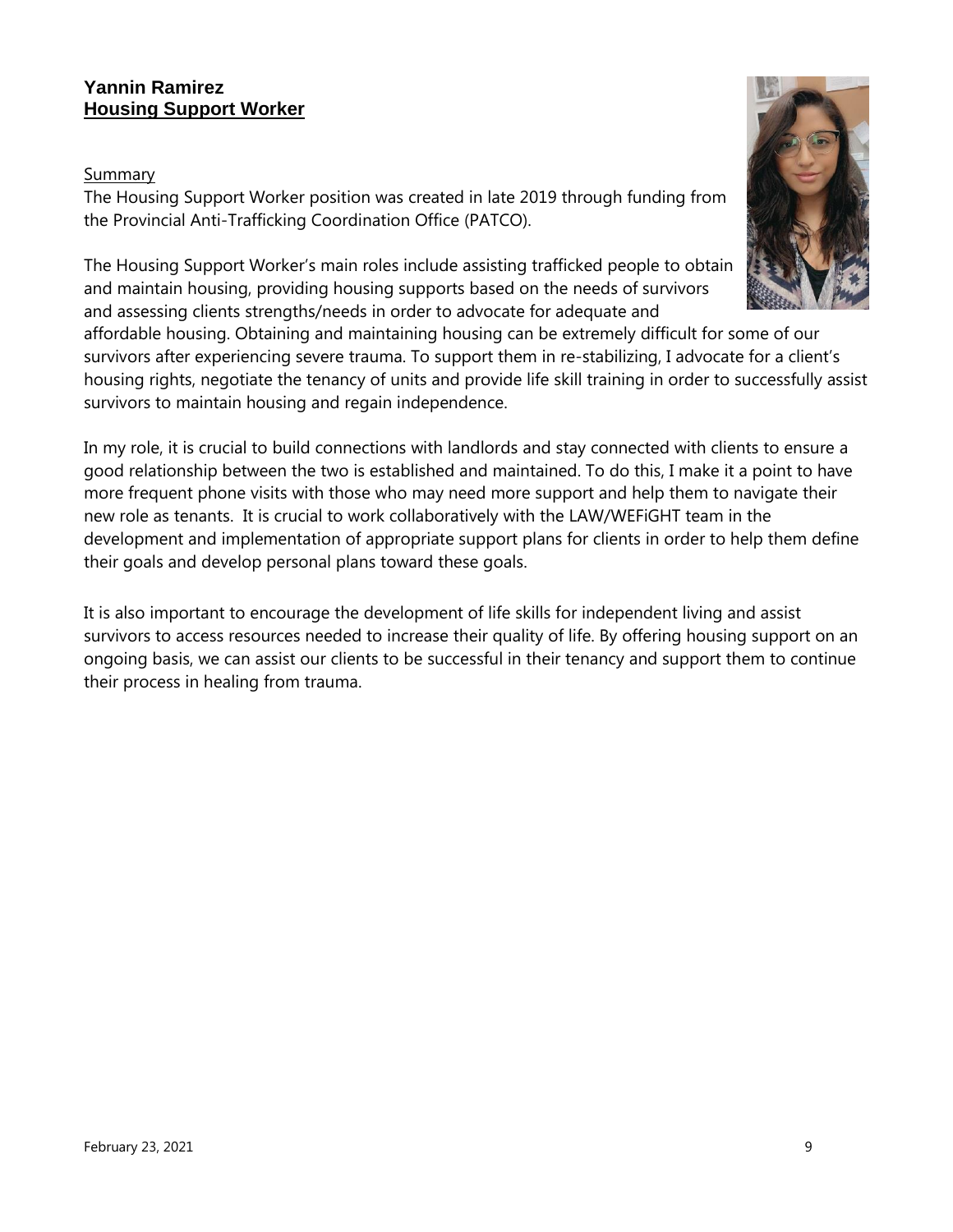#### **Kelly Stack County Anti-Trafficking Outreach Sexual Harassment in the Workplace**



Working out of the Leamington Outreach Office and looking back over the last year, I can definitely say it has been an experience like no other.

I saw a number of needs of the clients we were serving in the Leamington area including a need for food, clothing, baby and child necessities. I was able to set up an emergency food pantry as well as a community closet that could be accessed by those in need until they could access a more sustainable source. The large majority of those who reached out were migrant workers, both documented and undocumented. As word spread that help was available at "The White House" the community was in the midst of the pandemic.

During the months following a lot of work was done from home via WhatsApp, text messages, phone calls and emails. Once the initial lockdown was lifted, I was able to facilitate with the Unemployed Help Centre, local churches, and various community members to help those in need. This included getting food baskets delivered weekly to those unable to pick up themselves and ensured new moms and those expecting had the essential necessities.

I continue to help clients with basic needs as well as assisting new clients to connect with community services or our main office to access supports. I have made many wonderful connections within the community, all of which strive to help our most vulnerable populations.

#### Sexual Harassment in the Work Place Program

In May of 2020, this new program was introduced. I have been fortunate enough to be asked to be a part of the Sexual Harassment in the Workplace program offered through LAW. This program is one being offered across the province by 20 legal clinics and agencies assisting anyone who has experienced sexual harassment in the work place. We continue to build this program and have provided public legal education to various service providers.

Although Covid-19 has made things much more difficult in my first year with Legal Assistance of Windsor, my commitment to helping and serving the community has grown and I believe those we have helped have seen a benefit.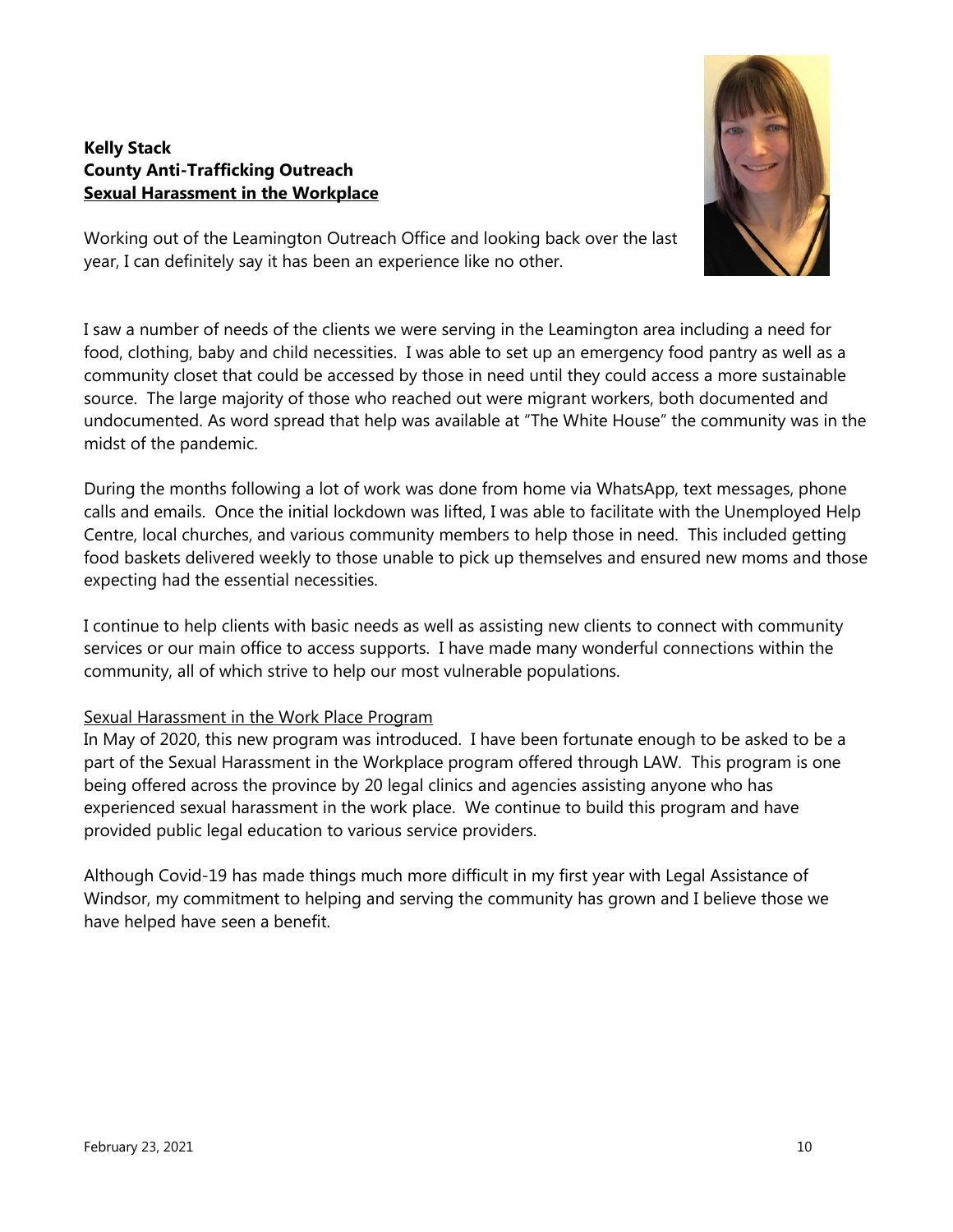## **Amanda Morales Claudia Membreno Migrant Worker Women Group Migrant Worker Group**

#### Summary-Migrant Worker Women Group

With the support from the Emergency Response Fund and the United Way Windsor/Essex we were able to establish a support group for Migrant Worker Women.

For the past 7 months, we have been working with the migrant women with the objective of generating community capacity. One of our main engagement activities is to cook and share Mexican recipes the migrant women create and share with the group. Along with these activities, we bring different topics and talks on various issues migrant worker women face. Some of the topics cover immigration issues, gender perspective, violence, mental health, general knowledge of Canadian culture, English classes and health awareness.

During this time, we have also worked on an individual basis with women to address personal concerns and needs by providing counselling, information and referrals. In addition, we have worked on promoting our services and our meetings and have delivered flyers to individuals and community businesses offering services to the migrant worker community.

#### Summary-Migrant Worker Group

With the support from the Emergency Response Fund and the United Way Windsor/Essex we were able to establish a support group for Migrant Workers.

Since LAW began offering this program, we have provided support to individuals on an individual basis including information, counselling and referrals to workers needing assistance. These referrals are often related to health, workplace safety and COVID-19. In addition, we have been holding group sessions via Zoom that address topics most important to workers such as those related to immigration, health prevention and English classes. We continue to promote this group and, along with the women's group, promote various cultural activities.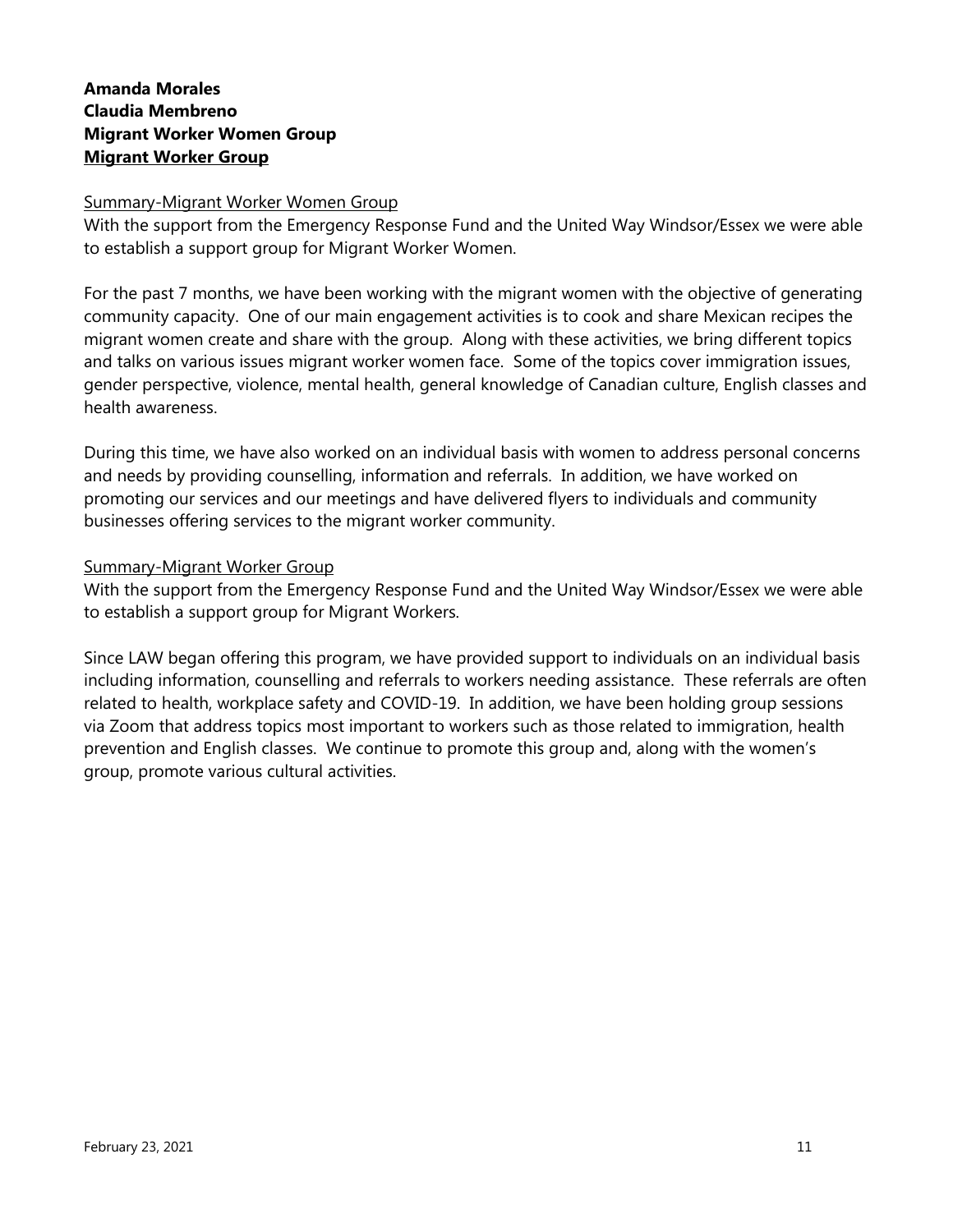## **Jennifer Cline Staff Social Worker**

I have been settling into my role over the last year and have made numerous new community contacts and partnerships. This year has definitely been a challenge adapting to social work practice during a pandemic and meeting with our clients and students remotely. I have been able to adapt and adjust my social work practice to meet the needs of our clients through supporting them



via phone and advocating for supports to address mental health, addiction, housing and income insecurity.

A need for safe, affordable housing has been a high priority need of many clients. I have become an active member on the 'By-Names' list facilitated through the City of Windsor which focuses on "matching" people experiencing homelessness with agencies providing support. Through this committee, I have been able to match and access rent supplements for 7 of my clients who were experiencing homelessness. Housing Information Services and I work closely to continue to support these individuals to ensure their tenancy is maintained and to help resolve any issues as they arise. In addition, we partner with various community agencies such as CMHA and the House of Sophrosyne to help support individuals as needed.

Through the By-Names list, I was able to attend a 2 day virtual conference to end homelessness in our community and I remain actively involved with the local working group. I am an active member at the 'Situation Table' offering support and assistance to agencies working with "high risk" individuals and families as needed. I continue working with the Treatment and Recovery working group and have developed a close relationship with the Community University Partnership as well as the Housing Information Service's Water World program to coordinate services as necessary to ensure documents are exchanged appropriately to minimize gaps and delays in service provision.

We successfully received a grant through the United Way Emergency Response Fund to provide an "Access to Technology Phone Program." This program ends March  $31<sup>st</sup> 2021$ . The purpose of the program is to connect individuals with a cell phone and data/ phone plans to provide access to essential services including court matters, support services, crisis programs and medical professionals. To date we have been able to support 66 individuals through this program.

Despite being virtual, we continue to have BSW and MSW social work students supporting the work and learning about their profession under our supervision. Our students have been supporting clients through supportive counselling, assistance with completing applications, advocating to support housing tenancies and income insecurity. They have also completed the By-Name List training, trauma informed practice training and attend relevant training as available. I also provide consultation and supervision to law students as needed regarding barriers clients may be experiencing in accessing supports and legal remedies.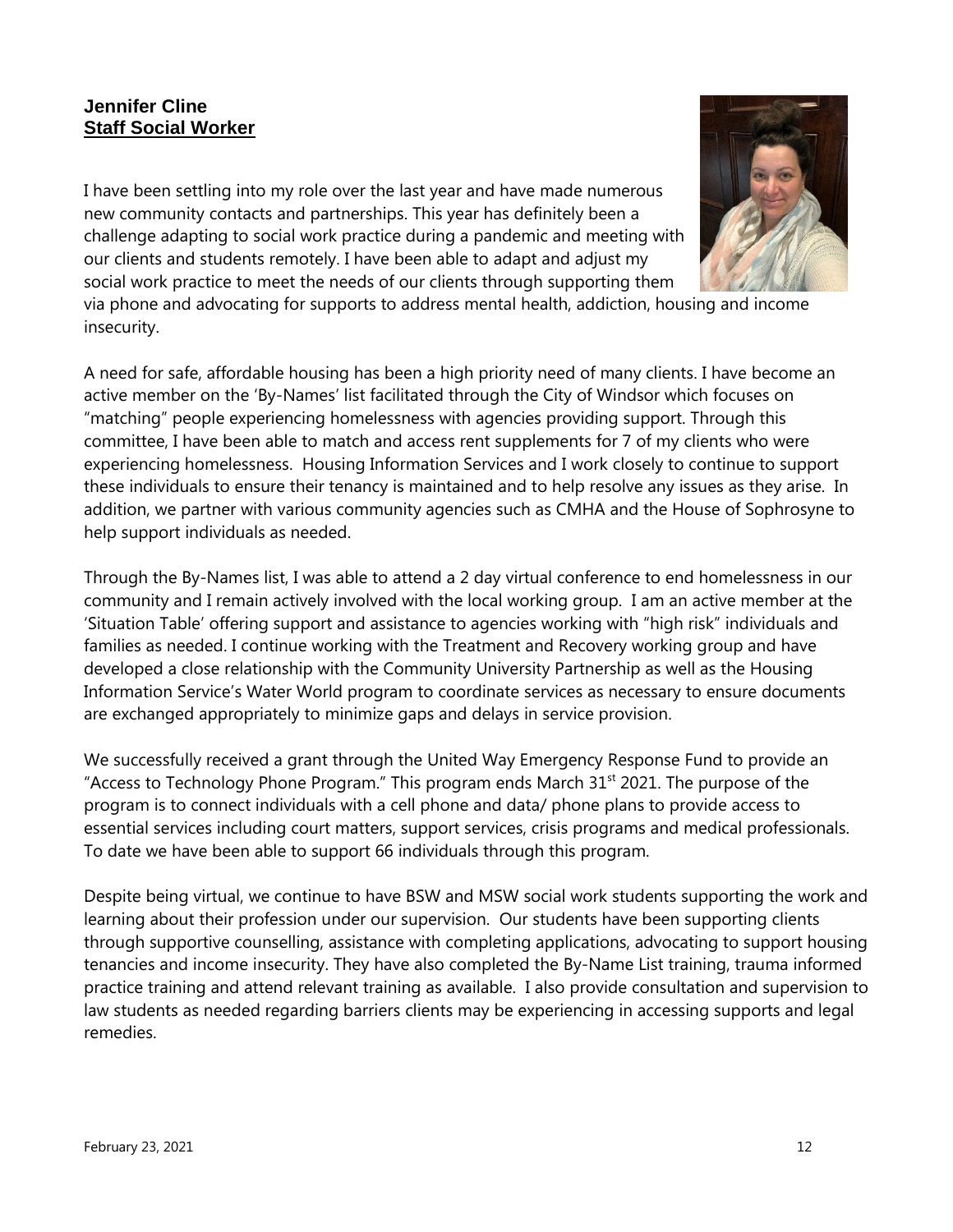## **Sharon George Indigenous Justice Coordinator**

The Indigenous Justice Coordinator continues assisting individuals and families with issues from housing, ODSP/OW, identification replacement, Indigenous status, mental health, counselling, and more; sometimes for our families it takes someone to listen to their stories of pain, loss, and having to stay home in this COVID time.



The Coordinator organized the annual Sister's In Spirit Event in October of 2020. The Coordinator organized this event in partnership with other local Indigenous agencies. This was an on-line event on Facebook, we had over 1000 people across Ontario and some in the U.S. log on. As well the Coordinator has attended several on-line webinars, which have been helpful educational tools for the community.

During the pandemic, satellite offices (Caldwell First Nation, Aboriginal Child Resource Centre and Ska:nah Learning Centre) remained on hold; although the work continues with all of the Indigenous and community agencies with referrals and on-going communications. Once things open up for direct service, we will be visiting more agencies to arrange for satellite spaces.

Our focus is to continue recruitment of clientele, as well as identifying and advocating for the issues and concerns with the Indigenous community in Windsor, Chatham-Kent areas. We hope to continue building community partnerships and collaborating events. In the meantime, the Coordinator will continue to work remotely.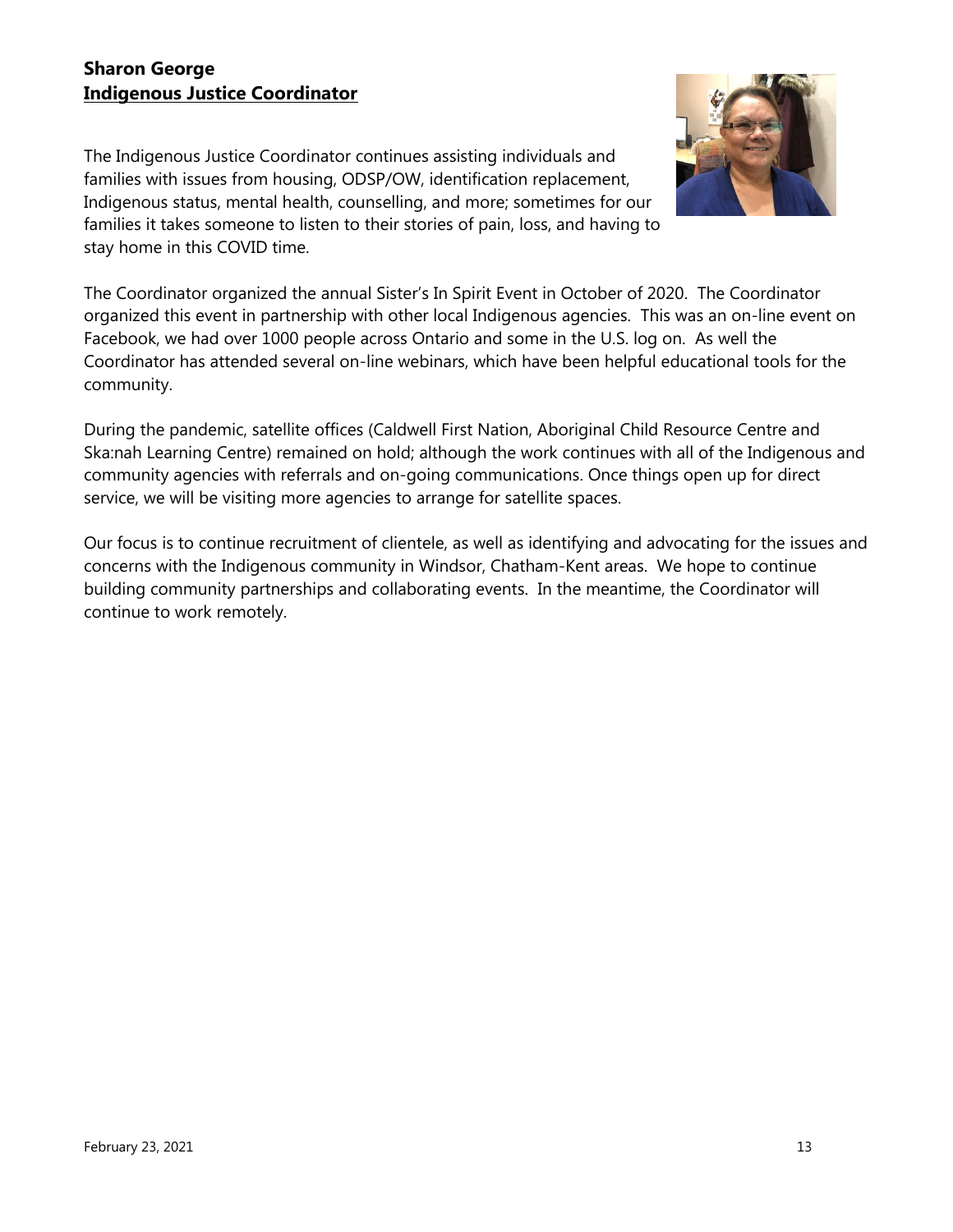## **David Cote Staff Lawyer**

#### Immigration & Refugee Law

I took over the position as staff lawyer in LAW's immigration clinic from Johanna Dennie in January 2021. Prior to working with LAW, I practiced as a sole practitioner in Windsor and Toronto with a special focus on



LGBTQ refugee claims and immigration detention cases. I spent a year providing immigration legal services with the HIV and AIDS Legal Clinic Ontario (HALCO) in 2019. My previous experience includes ten years with the non-governmental organization Lawyers for Human Rights in South Africa where I headed the Strategic Litigation Program and was involved in cases relating to refugee rights, immigration detention, international criminal justice, land and housing rights and prison reform. I am excited to bring my experience back home to Windsor and working with the community.

LAW's immigration program continues to provide summary advice and representation in immigration and refugee law to members of the community. These cases include refugee claims and appeals, family sponsorship applications, humanitarian and compassionate applications for permanent residence and judicial review applications in the Federal Court. Of particular importance has been our support of the migrant workers program and ensuring immigration status for people in precarious work. COVID-19 has obviously presented particular challenges for people in the immigration system and we have adapted our services as government has adopted new policies at border crossings and in different program areas.

I am looking forward to engaging with the community on these important issues and continuing to present public legal education programs through the law faculty and local organizations.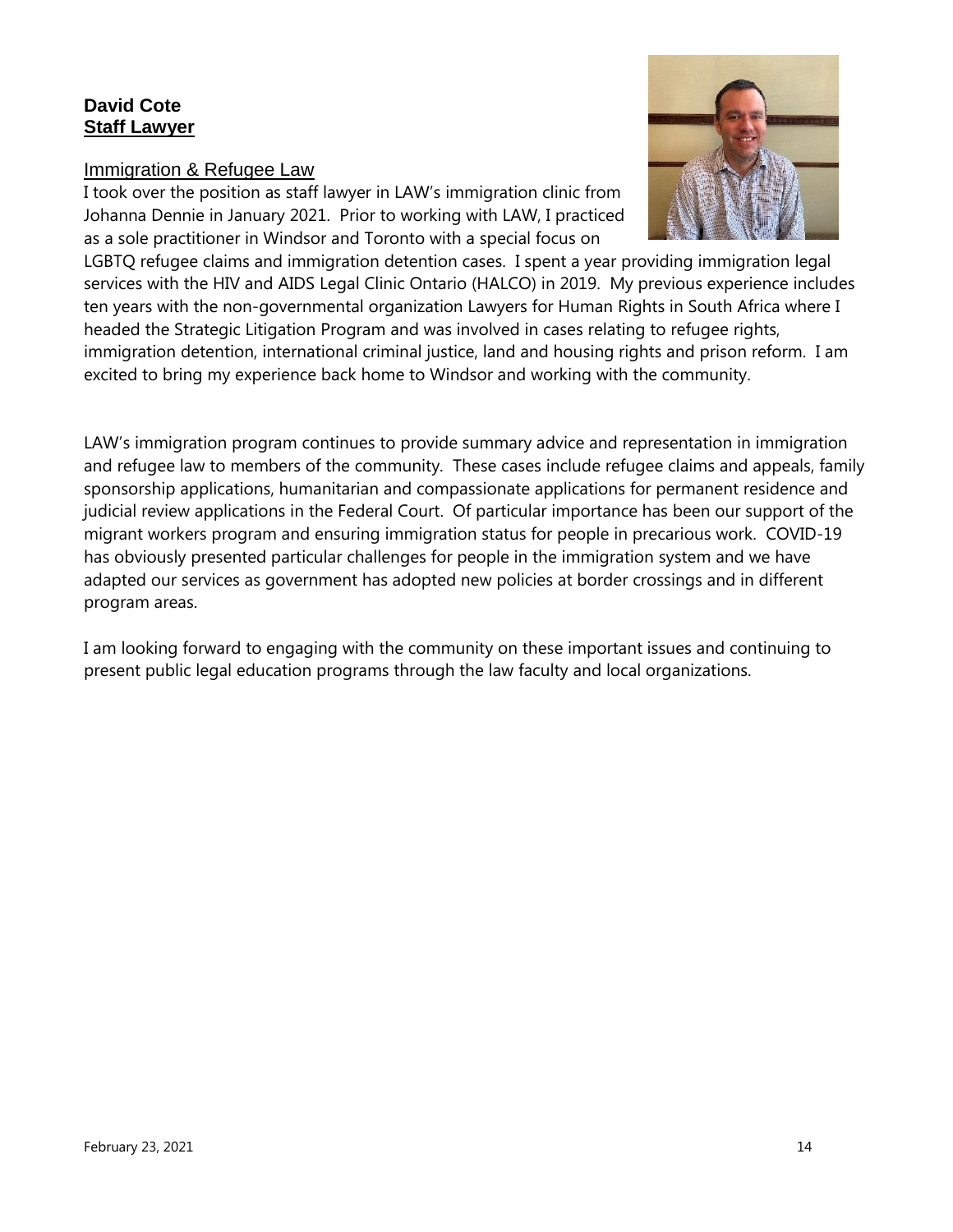## **Laura Stairs Staff Lawyer**

We represent clients making appeals to the Social Benefits Tribunal ("SBT") including Ontario Disability Support Program ("ODSP") and Ontario Works ("OW") denials, cancellations, suspensions and overpayments. We assist our clients in filing internal reviews and appeals to the SBT, as well as providing representation before the SBT.



### **Social Benefits Tribunal**

The COVID-19 pandemic did not shut down the SBT as hearings were shifted almost immediately from in person to telephone hearings. This caused several issues for our clients in accessing a fair hearing including: technical issues, challenges with assessing credibility over the phone, lack of a private and confidential space, noise and background interruptions, among many others.

Despite the shift to telephone hearings, we continued to experience substantial delays in having appeals heard. The SBT is severely understaffed and there are not enough members available to hear appeals at the SBT. To date, not a single ODSP disability appeal filed by LAW in 2020 has been assigned a hearing date. Additionally, many old appeals continue to be adjourned because there is no member available at the assigned time. We have files in our office of appeals made back in 2017/18 where clients are still waiting for hearings. These delays prejudice our clients in many ways, but most notably, they are going years without receiving the benefits to which they are entitled.

Tribunals Ontario announced a "digital first" model in 2020, largely in response to the COVID-19 pandemic but also part of a larger modernization strategy. We continue to monitor the implementation of this model at the SBT and advocate to ensure the needs of our clients are paramount in all decisions being made.

#### **CERB**

The new federal benefits created additional challenges for our clients in receipt of social assistance and federal pensions. The confusion around eligibility for CERB led many individuals to apply for and receive the benefit, only to later realize they need to pay the money back. We assisted clients in understanding how CERB was treated by OW and ODSP, reporting the income to caseworkers and negotiating the removal of OW and ODSP overpayments where clients later realized they were not entitled to the benefit and had to repay the entire amount to CRA. These challenges are ongoing as we monitor how the federal government treats individuals who mistakenly received the benefit and many groups across the country advocate for amnesty for low-income individuals now indebted to CRA.